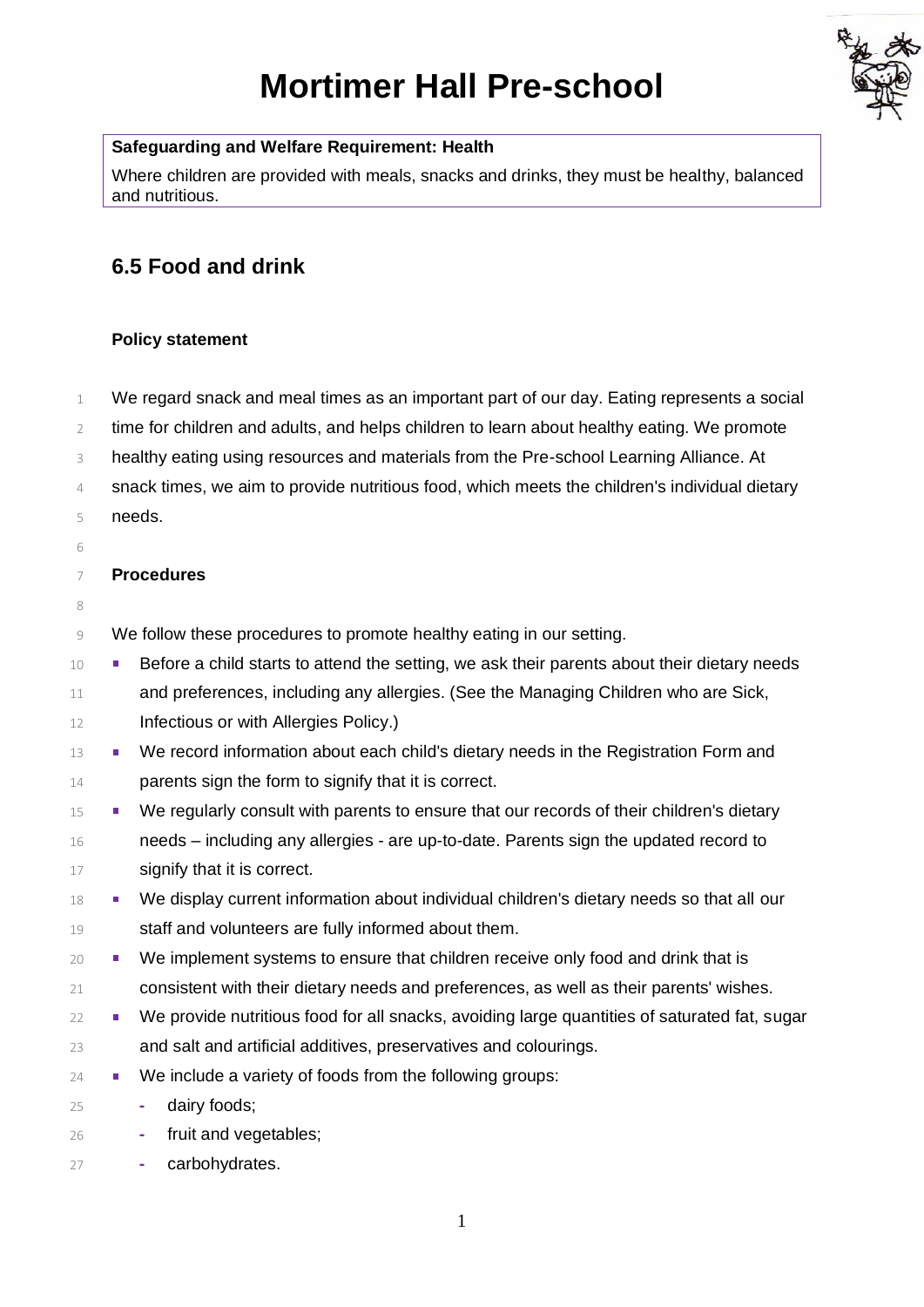6.5. Food and Drink



- We include foods from the diet of each of the children's cultural backgrounds, providing children with familiar foods and introducing them to new ones. We take care not to provide food containing nuts or nut products and we are especially vigilant where we have a child who has a known allergy to nuts. Through discussion with parents and research reading, we obtain information about the 34 dietary rules of the religious groups to which children and their parents belong, and of vegetarians and vegans, as well as about food allergies. We take account of this information in the provision of food and drinks. 37 We show sensitivity in providing for children's diets and allergies. We do not use a child's diet or allergy as a label for the child, or make a child feel singled out because of her/his diet or allergy. 40 We organise meal and snack times so that they are social occasions in which children and adults participate. 42 We use meal and snack times to help children to develop independence through making choices, serving food and drink and feeding themselves. We provide children with utensils that are appropriate for their ages and stages of development and that take account of the eating practices in their cultures. 46 We have fresh drinking water constantly available for the children. We inform the children 47 about how to obtain the water and that they can ask for water at any time during the day. We inform parents who provide food for their children about the storage facilities available in our setting. We give parents who provide food for their children information about suitable containers for food. In order to protect children with food allergies, we discourage children from sharing and swapping their food with one another. 54 We offer semi-skimmed milk or water at snack times. *Packed lunches*
- We cannot provide a cooked meal and children are required to bring packed lunches. We:
- 58 advise that parents use an ice pack to ensure perishable items are kept cool;
- **inform parents of our policy on healthy eating;**
- **do not have facilities to microwave cooked food brought from home;**
- **encourage parents to provide sandwiches with a healthy filling, fruit, and milk based**
- deserts, such as yoghurt or crème fraîche. We discourage sweet drinks and can provide children with water;